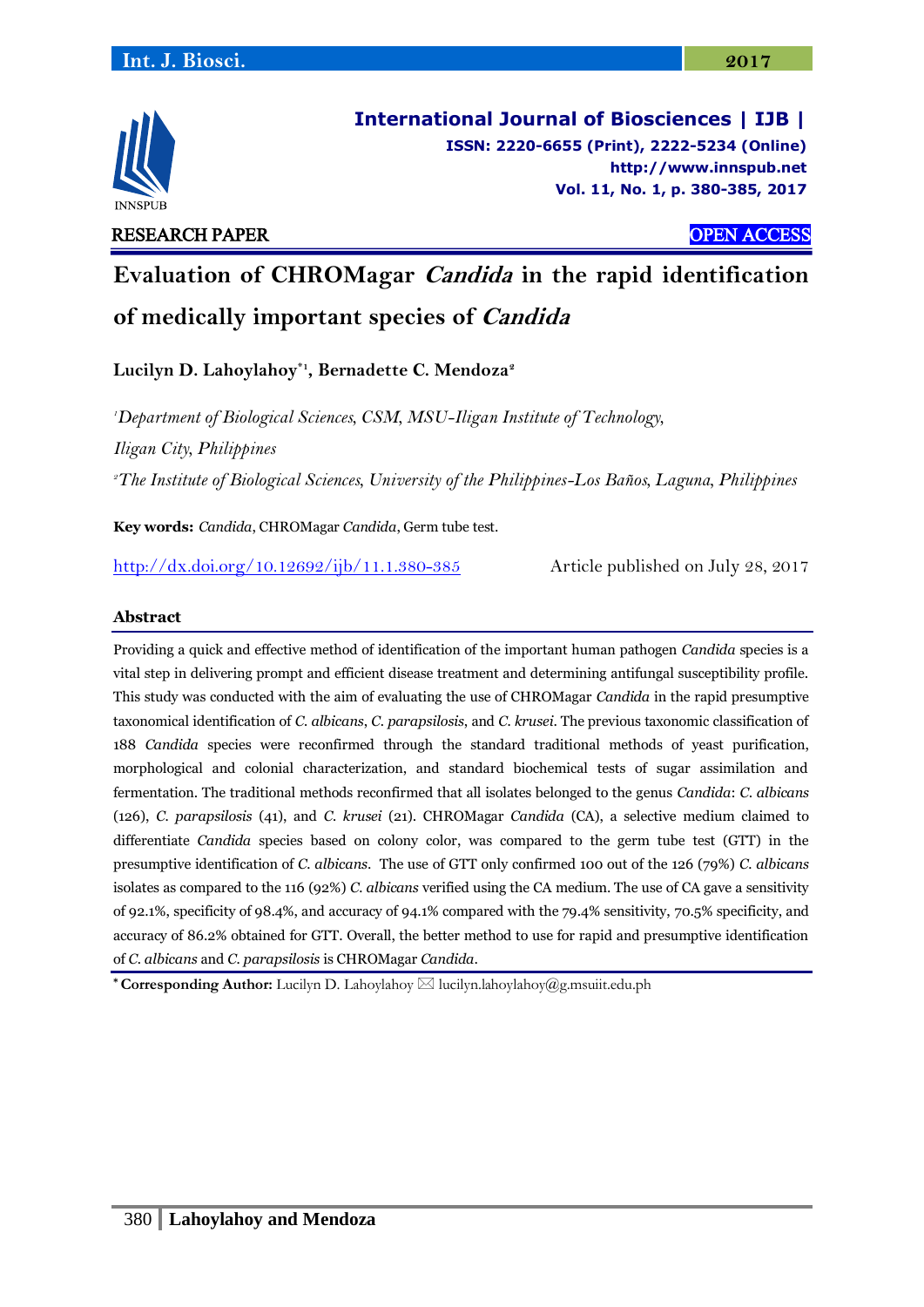### **Introduction**

*Candida* species are typically part of the normal commensal flora in mammalian hosts (Chin *et al.*, 2016). However, its capacity to produce superficial or systemic infections depends on the host immune system and various risk factors (Kauffman *et al*., 2011). The global incidence of *Candida* infection has been steadily increasing and members of the genus *Candida* are currently recognized as important human pathogens. Thus, the rapid and accurate identification of *Candida* species is essential in delivering timely and effective treatments (Cameron *et al*., 2016), prediction of the species-specific primary resistance, and variable antifungal susceptibility (Page and Kurtzman, 2005; Posteraro *et al.*, 2011; Raju and Rajappa, 2011; Chin *et al.*, 2016).

Traditionally, the identification of members of the genus *Candida* within a clinical laboratory relied upon biochemical assays (Nemcova *et al*., 2015) and the germ tube test (Hope and Frey, 1999). It commonly starts with the use of an isolation medium, Sabouraud dextrose agar (Odds, 1991). In order to differentiate *C. albicans* from other *Candida* species rapidly, the germ tube test is often employed (Deorukhkar *et al*., 2012). When the yeast cannot be named with the previous methods, further tests such as culturing on Cornmeal Agar, carbohydrate assimilation, and fermentation tests are done (Warren and Hazen, 1999). These laborious methods are time consuming, expensive and not all laboratories have the appropriate facilities. Furthermore, these tests increase costs, user input, and the time to identify and perform directly from a culture plate.

Rapid identification of pathogenic yeasts and detection of polyfungal specimens is deemed vital especially in this day of growing invasive and often lethal candidal infections (Anaissie, 1992). A new differential culture medium called "CHROMagar *Candid*a" was reported to allow the selective isolation of yeasts and the simultaneous identification of *C. albican*s and non-*C. albicans* species.

It is a commercial culture medium which contains species-specific chromogenic substrates that allow individual colonies to be identified by color development and colony morphology during growth. The aim of the study is to evaluate the use of CHROM agar *Candida* in the rapid presumptive taxonomical identification of *C. albicans*, *C. parapsilosis*, and *C. krusei*.

#### **Materials and methods**

*Reconfirmation and classification of Candida species using conventional methods and germ tube test*

A total of 188 clinical *Candida* isolates which were previously collected and identified were subjected to species-level identification using traditional methods for confirmation. Characterization and identification of the isolates were done by observation of wet mounts, isolation and colony characterization on Sabouraud Dextrose Agar (SDA), determination of hyphal growth via the germ tube test, and biochemical characterization. The classical Wickerham and Burtom method of assimilation of the sugars cellobiose, lactose, maltose, raffinose, and sucrose were done as well as the fermentative utilization of maltose (to differentiate *C. albicans*  from *C. parapsilosi*s).

## *Use of CHROMagar Candida in rapid identification of Candida species*

CHROM agar *Candida* (CA) was prepared according to the manufacturer's recommendation. To evaluate CA as a rapid presumptive *Candida* identification medium, three control species (*C. albicans, C. parapsilosis* and *C. krusei*) and the 188 *Candida*  isolates were streaked onto quarter plates of CA media. Identification of the *Candida* cultures was done based on differential colony color, following the manufacturer's guidelines and the published data of Odds and Bernaerts (1994).

# *Comparison between germ tube test and CHROMagar Candida use in Candida species identification*

The results obtained through CHROMagar *Candida* were compared with the results of the germ tube test as well as the biochemical characterization of the three *Candida* species. The parameters used in the comparison were sensitivity, specificity, and accuracy.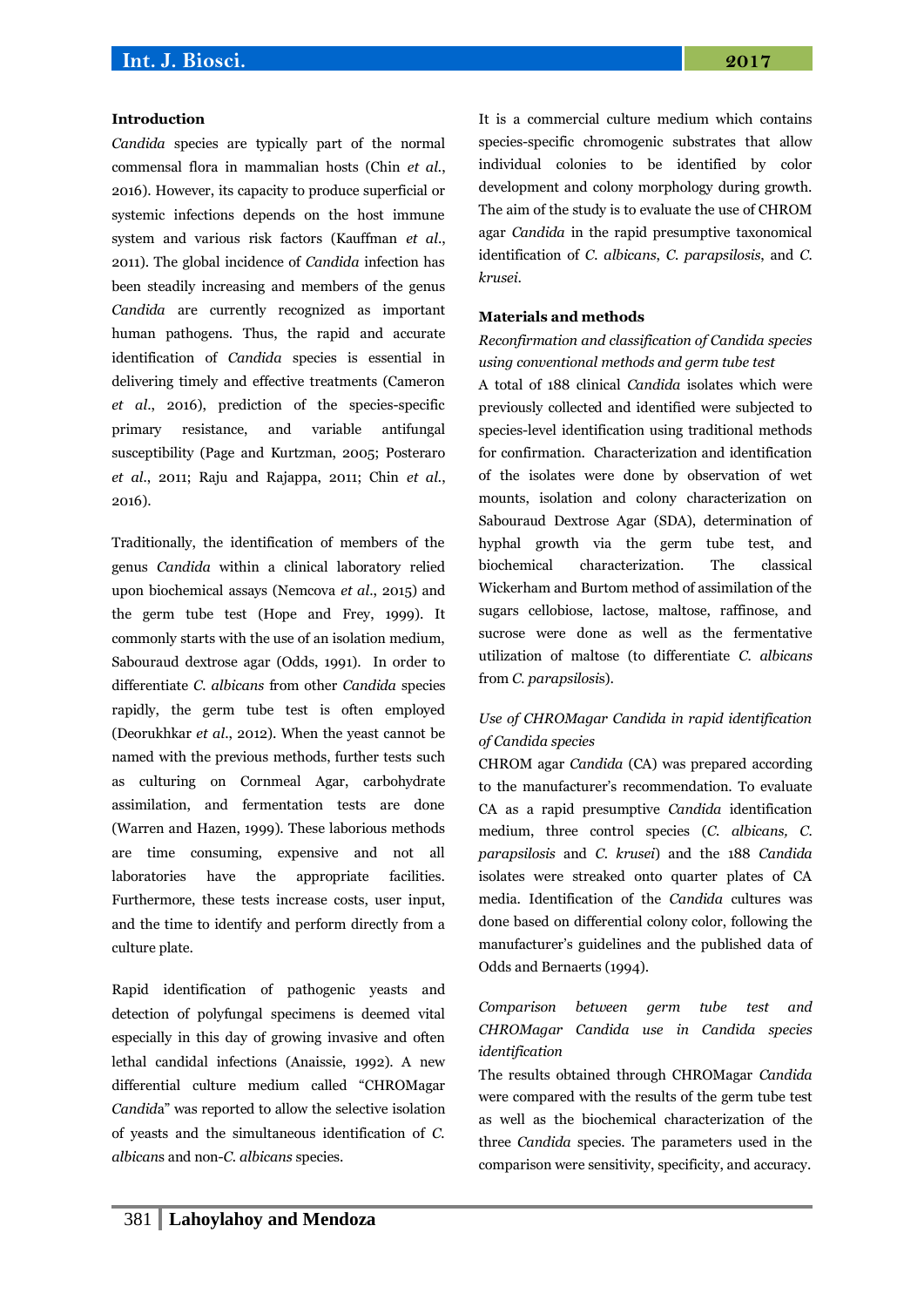# **Int. J. Biosci. 2017**

#### **Results and discussion**

*Characterization and reconfirmation of taxonomical identification of the Candida isolates using the conventional methods*

Cultural characterization of the *Candida* isolates 48thhour growth on SDA (at 37 °C) showed that all colonies generally formed opaque, smooth, convex and white to yellow-colored colonies on SDA, similar to the general description for *Candida* species (Sumathi and Devipriya, 2016). Wet mount (morphological) observations of 24-hour old cultures of the isolates showed that all isolates exhibited circular to ovoid, budding cells which is generally

characteristic of yeasts, including *Candid*a (Agu *et al.*, 2015; Aprianti *et al*., 2015). As shown in Table 1, data from the germ tube test, a conventional rapid presumptive method for the identification of *C. albican*s, indicated that 53% (100/188) of the isolates were found positive for the formation of germ tubes in rabbit serum after two to four hours at 37 °C and were presumptively identified as *C. albicans* strains. Cultural and morphological characterizations, however, are not sufficient to differentiate the yeast isolates because of very similar colony and cell morphology.

|  |  |  |  |  | <b>Table 1.</b> Germ tube test, sugar assimilation, and maltose fermentation characteristics of the <i>Candida</i> isolates. |  |
|--|--|--|--|--|------------------------------------------------------------------------------------------------------------------------------|--|
|--|--|--|--|--|------------------------------------------------------------------------------------------------------------------------------|--|

| Number of isolates | Maltose fermentation | Assimilation of sugars |     |     |      |     | Germ tube test positive | Candida species |
|--------------------|----------------------|------------------------|-----|-----|------|-----|-------------------------|-----------------|
|                    |                      | suc                    | raf | mal | lac. | cel |                         |                 |
| 126                |                      |                        |     |     |      |     | 100                     | C. albicans     |
| 41                 |                      |                        |     |     |      |     | $---$                   | C. parapsilosis |
| 21                 |                      |                        |     |     |      |     | $---$                   | C. krusei       |

Legend: cel – cellobiose; lac – lactose; mal – maltose; raf – raffinose; suc – sucrose.

+ - positive- - negative.

The conventional (or reference) method of identification of yeast isolates (presumed to be *Candid*a) up to the species level was done by employing, in addition to the cultural and morphological characterizations, biochemical characterization. This consisted of carbohydrate assimilation and maltose fermentation. On the basis of data obtained from the assimilation of five different carbon sources (cellobiose, lactose, maltose, raffinose, and sucrose), two major groups of previously identified *Candida* species were formed: *C. albicans/C. parapsilosis* (89% or 167/188 of the isolates*)* and *C. krusei* (11% or 21), Although the carbohydrate fermentation test is rarely performed because it often leads to false-positive reactions due to the presence of endogenous carbohydrates adsorbed in the cell wall (Koneman *et al.,* 1992), maltose fermentation was conducted because the carbohydrate assimilation tests failed to differentiate the *C. albicans* from the *C. parapsilosis* isolates. One hundred twenty-six of these isolates were maltosefermenters and finally classified as *C. albican*s;

the rest (41) which were non-maltose fermenters were considered *C. parapsilosi*s. The rest of the 21 isolates were also subjected to the maltose fermentation and all were non-fermentative and were positively identified as C. *krusei*.

# *Rapid identification of Candida species using CHROMagar Candida*

The differential colony appearance of *Candida* spp. on CA medium makes it extremely useful in their rapid presumptive identification. Table 2 shows the representative colony colors on CA of all 188 isolates previously identified by the reference method. Of the 188 isolates grown on CA at 37 °C for 48 hours, 62% (116/188) exhibited green colonies (ranging from mint-green to blue-green), which is characteristic of *C. albican*s. The medium was, thus, able to correctly identify 92.1% of all true *C. albicans* isolates, giving a sensitivity of 92.1% (116/126). The remaining ten true *C. albicans* isolates were observed to have different colony colors and were considered to be false negative results.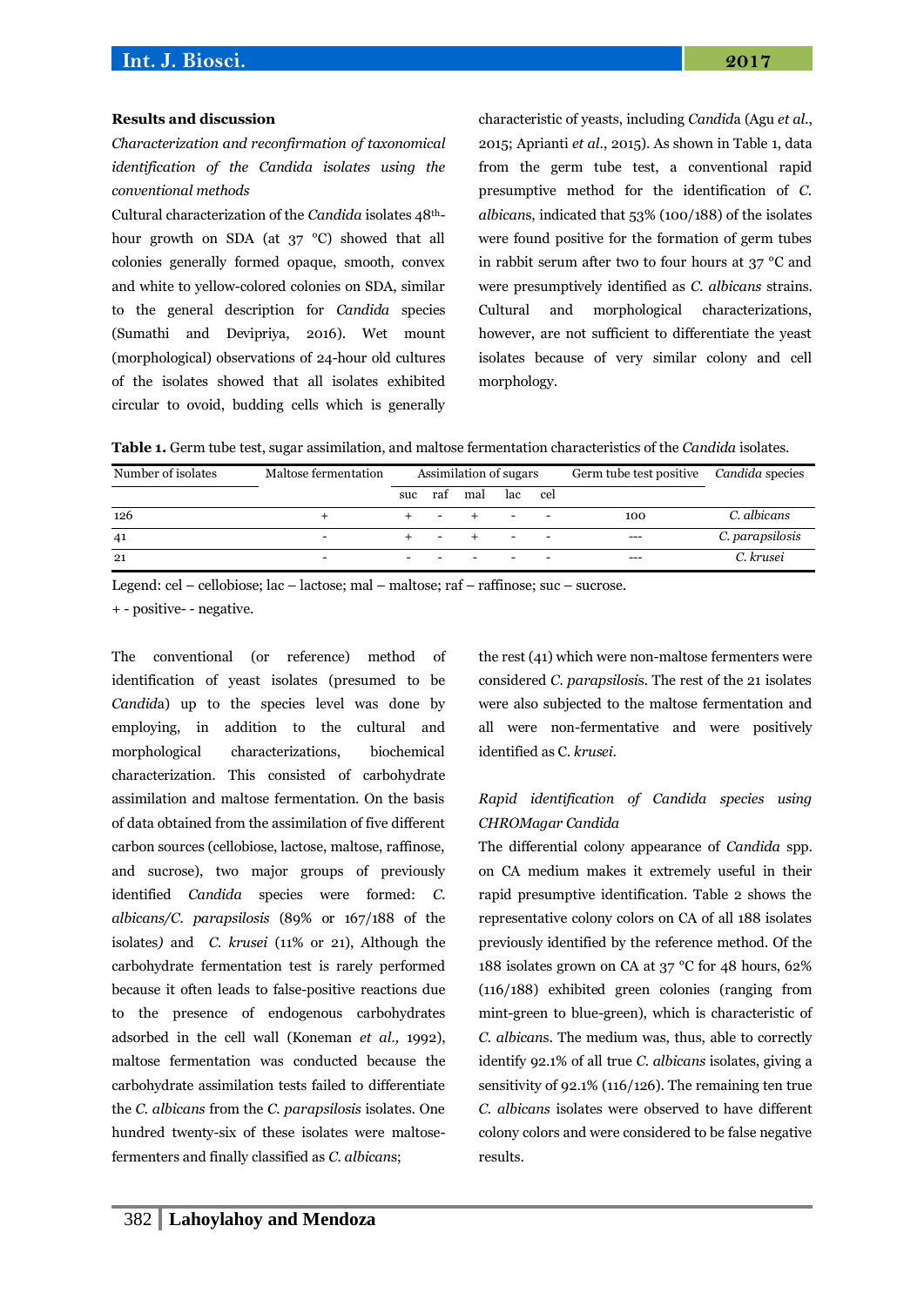|      | Species of Candida* | Colony color on CA |                |
|------|---------------------|--------------------|----------------|
| kru  | para                | $\overline{alb}$   |                |
| (21) | (41)                | (126)              |                |
|      | ---                 | 114                | Mint-green     |
|      |                     | ---                | Yellow-green   |
|      | ---                 | ---                | Light-green    |
|      |                     | $\mathbf{1}$       | Moss-green     |
|      | ---                 | $\mathbf{1}$       | Blue-green     |
|      |                     | $\overline{2}$     | Lavender       |
| 21   | ---                 | ---                | Violet         |
|      |                     | $\overline{4}$     | Grayish-violet |
|      | ---                 | $\overline{2}$     | Gray           |
|      | $\mathbf{1}$        | $\mathbf{1}$       | Steel-blue     |
|      | 40                  |                    | Cream          |
|      |                     | $\mathbf{1}$       | Peach-pink     |

**Table 2.** Colony color distribution of the *Candida* isolates after incubation at 37ºC on CHROMagar *Candida* for 48 hours.

\*identified based on the reference method: carbohydrate assimilation and maltose fermentation.

Legend: *alb* – *C. albicans*; *para* – *C. parapsilosis*; *kru – C. krusei.*

Of the 41 isolates identified by the reference method as *C. parapsilosis,* 97.6% (or 40) exhibited creamcolored colonies on CA (the true-positives). Sensitivity, specificity and accuracy of CA for the presumptive identification of *C. parapsilosis* were, thus, 97.6%, 93.2% and 94.1%, respectively. Lavender to violet colonies were observed among 11% (21) of the isolates and were classified as *C. kruse*i.

Three statistical parameters (sensitivity, specificity, and accuracy) were used to separately evaluate the germ tube test (specific for *C. albican*s) and CHROMagar *Candida,* for the rapid presumptive identification of *C. albicans* and other non-*C. albicans* species. Taxonomical identification of the isolates is based on the previous isolate identity and in conformity with the reference method employed in this study.

# *Germ tube test as rapid identification method for Candida albicans*

The germ tube test (GTT) was only about 79.4% sensitive as it was able to identify only 100 of the 126 isolates proven to be *C. albican*s.

GTT however, was found to be 70.5% specific because it identified 62 out of the 88 isolates proven to be non-*C. albican*s.

The overall accuracy of the test was 86.2%. GTT was a relatively faster method than the conventional test for the identification of *C. albicans* as the results were obtainable in just two to four hours. However, some limitations of the GTT as reported earlier (Rippon, 1974) were noted: (1) subjectivity and reliance to the expertise of the observer, (2) likely observation of false-positive results if cells were incubated for more than 4 hours (3) non-formation of germ tube by some of the *C. albicans* isolates, and (4) false-negative results due to a heavy inoculum.

# *Comparative analyses of the germ tube test and the use of CHRO Magar Candida for the rapid identification of Candida species*

Since the GTT only confirmed 100 out of the 126 *C*. *albicans*, it has a sensitivity of 79.4%, which is relatively low compared to the *C. albicans* specificity of CA which is at  $92.1\%$  (116/126), making CA to be more preferable in rapid identification of *C. albicans.*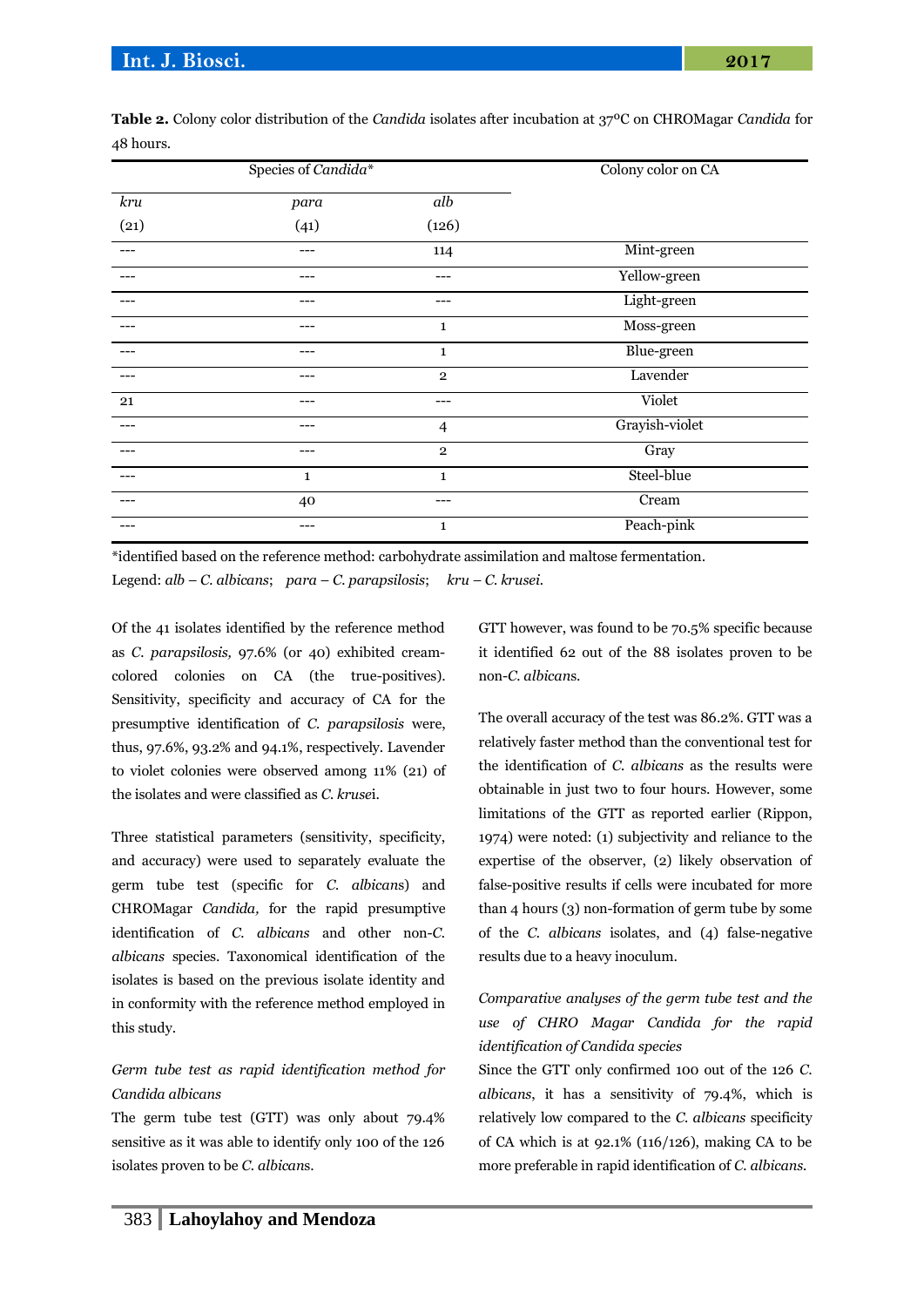## **Int. J. Biosci. 2017**

On the other hand, the specificity value for GTT is at 70.5% indicating that only 70.5% of the non-*C. albicans* strains have been correctly identified (isolates which did not exhibit germ tube formation). The corresponding specificity of CA was at 98.4%, meaning that this percentage of the true non-*C. albicans* isolates gave a non-green colony appearance on CA. The results yielded that CA is the preferential method in the identification of non-*C. albicans* over GTT.

The accuracy values of both GTT and CA were at 86.2% and 94.1%, respectively. These mean for GTT the true *C. albicans* and true non-*C. albicans* combined have been correctly determined at 86.2%. For CHROMagar *Candida*, the method was 94.1% accurate in identifying whether a strain was *C. albicans* or not.

In summary, the use of CA gave a sensitivity of 92.1%, specificity of 98.4%, and accuracy of 94.1% compared with the 79.4% sensitivity, 70.5% specificity, and accuracy of 86.2% obtained for GTT. The higher sensitivity noted for CA suggests that it would be a better method to use for the presumptive identification of *C. albicans*. For the detection of *C. parapsilosis*, CA gave a high sensitivity, specificity, and accuracy of 97.6%, 93.2% and 94.1%, respectively.

#### **Acknowledgements**

The authors would like to express their deep gratitude to the subjects who have volunteered to have clinical samples taken from them.

#### **References**

**Agu KC, Edet BE, Ada IC, Sunday AN, Chidi OB, Gladys AC, Uche EC, Uchenna OM, Chinedu OA.** 2015*.* Isolation and characterization of microorganisms from oil polluted soil in Kwata, Awka South, Nigeria. American Journal of Current Microbiology **3,** 46-59.

**Anaissie EJ.** 1992. Opportunistic mycoses in the immune-compromised host: experience at a cancer center and review. Clinical Infectious Diseases **14,**  43–53.

**Aprianti D, Haryanto F, Purqon A, Khotimah SN, Viridi S.** 2015. Study of budding yeast colony formation and its characterizations by using circular granular cell. Journal of Physics: Conference Series **694,** 1-4.

<https://doi.org/10.1088/1742-6596/694/1/012079>

**Cameron SJS, Bolt F, Perdones-Montero A, Rickards T, Hardiman K, Abdolrasouli A, Burke A, Bodai Z, Karancsi T, Simon D, Schaffer R, Rebec M, Balog J, Takats Z.** 2016. Rapid evaporative ionization mass spectrometry (REIMS) provides accurate direct from culture species identification within the genus *Candida*. Scientific Reports **6,** 1-10.

<https://doi.org/10.1038/srep36788>

**Chin VK, Lee TY, Rusliza B, Chong, PP.** 2016. Dissecting *Candida albicans* infection from the perspective of *C. albicans* virulence and omics approaches on host-pathogen interaction: A review. International Journal of Molecular Sciences **17**, 1-17. <https://doi.org/10.3390/ijms17101643>

**Deorukhkar SC, Saini S, Jadhav PA.** 2012. Evaluation of different media for germ tube production of *Candida albicans* and *Candida dubliniensis*. International Journal of Biomedical and Advance Research **3(9)**, 704-707.

**Hoppe JE, Frey P.** 1999. Evaluation of six commercial tests and the germ-tube test for presumptive identification of *Candida albicans*. European Journal of Clinical Microbiology and Infectious Diseases **18**, 188-191.

<https://doi.org/10.1007/s100960050256>

**Kauffman CA, Fisher JF, Sobel JD, Newman CA.** 2011. *Candida* urinary tract infections – diagnosis. Clinical Infectious Diseases **52(S6),** 452- 456.

<https://doi.org/10.1093/cid/cir111>

**Koneman EW, Schreehenberger PC, Allen SD, Winn WC, Janda WM.** 1992. Colour atlas and textbook of diagnostic microbiology, 4<sup>th</sup> Ed. In: Winter R (Ed.). Philadelphia, USA: J.B. Lippincott Company.